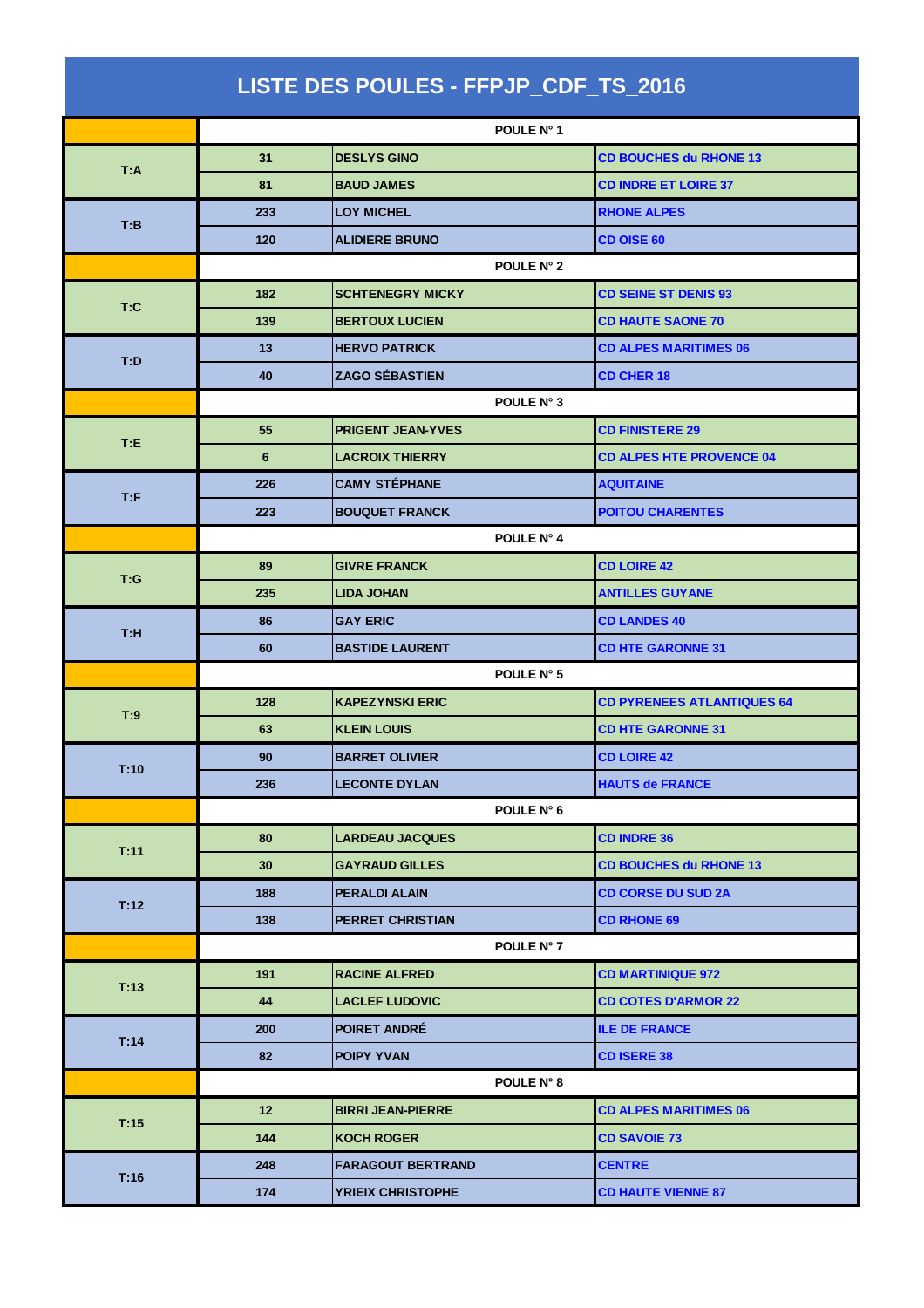| LISTE DES POULES - FFPJP_CDF_TS_2016 |                |                                |                                 |
|--------------------------------------|----------------|--------------------------------|---------------------------------|
|                                      | POULE N° 9     |                                |                                 |
|                                      | 256            | <b>BARRE FABIEN</b>            | <b>CD ARIEGE 09</b>             |
| T:17                                 | 3              | <b>MACHARINOW STÉPHAN</b>      | <b>CD ALLIER 03</b>             |
|                                      | 47             | <b>CASTERES CHRISTOPHE</b>     | <b>CD DORDOGNE 24</b>           |
| T:18                                 | 218            | <b>HAMDI MEHDI</b>             | <b>HAUTE NORMANDIE</b>          |
|                                      |                | POULE N° 10                    |                                 |
| T:19                                 | 101            | <b>HOCQUART FRANCK</b>         | <b>CD MAINE ET LOIRE 49</b>     |
|                                      | 186            | <b>VINCON DOMINIQUE</b>        | <b>CD VAL D'OISE 95</b>         |
| T:20                                 | 149            | <b>LEBOLLOCH RAPHAËL</b>       | <b>CD SEINE MARITIME 76</b>     |
|                                      | 51             | <b>SARNELLI FLORIAN</b>        | <b>CD DROME 26</b>              |
|                                      |                | POULE N° 11                    |                                 |
| T:21                                 | 25             | <b>SUDRE STÉPHANE</b>          | <b>CD AUDE 11</b>               |
|                                      | 135            | <b>LA FERRARA LUCIEN</b>       | <b>CD HAUT-RHIN 68</b>          |
| T:22                                 | 125            | <b>FOYOT JEAN-MARC</b>         | <b>CD PUY de DOME 63</b>        |
|                                      | 19             | <b>CHAUBET SEBASTIEN</b>       | <b>CD ARIEGE 09</b>             |
|                                      | POULE N° 12    |                                |                                 |
| T:23                                 | 96             | <b>AULIE JEAN-MARIE</b>        | <b>CD LOT 46</b>                |
|                                      | 107            | <b>ROSE FRÉDÉRIC</b>           | <b>CD MEURTHE ET MOSELLE 54</b> |
| T:24                                 | 83             | <b>MODESTE JOSEPH</b>          | <b>CD ISERE 38</b>              |
|                                      | 219            | <b>ROSE ERIC</b>               | <b>HAUTE NORMANDIE</b>          |
|                                      | POULE N° 13    |                                |                                 |
| T:25                                 | 171            | <b>BREGER JOHN</b>             | <b>CD VENDEE 85</b>             |
|                                      | 255            | <b>TOMASSIAN BERNARD</b>       | <b>CD VAL D'OISE 95</b>         |
| T:26                                 | 49             | <b>CAILLOT PIERRICK</b>        | <b>CD DROME 26</b>              |
|                                      | 156            | <b>POCHAT YANNICK</b>          | <b>CD SOMME 80</b>              |
|                                      | POULE N° 14    |                                |                                 |
| T:27                                 | 166            | <b>DEFASSIAU JEAN-PHILIPPE</b> | <b>CD VAR 83</b>                |
|                                      | 115            | <b>RIBEROL LIONEL</b>          | <b>CD NIEVRE 58</b>             |
| T:28                                 | 197            | <b>OUTHEY CAMILLE</b>          | <b>NLLE CALEDONIE 988</b>       |
|                                      | 97             | <b>LIMBERGER FRÉDÉRIC</b>      | <b>CD LOT ET GARONNE 47</b>     |
|                                      |                | POULE N° 15                    |                                 |
| T:29                                 | 198            | <b>MAURICE GRÉGORY</b>         | <b>ALSACE</b>                   |
|                                      | 108            | <b>DAUTRUCHE ROLAND</b>        | <b>CD MEURTHE ET MOSELLE 54</b> |
| T:30                                 | 225            | <b>SANCLEMENTE ANGEL</b>       | <b>AQUITAINE</b>                |
|                                      | 129            | <b>GIRARD CHRISTOPHE</b>       | <b>CD HAUTES PYRENEES 65</b>    |
|                                      |                | POULE N° 16                    |                                 |
| T:31                                 | 142            | <b>MARAIS KÉVIN</b>            | <b>CD SARTHE 72</b>             |
|                                      | 150            | <b>ROMERO STÉPHANE</b>         | <b>CD SEINE ET MARNE 77</b>     |
|                                      | 2 <sup>2</sup> | <b>FOUQUY FABRICE</b>          | <b>CD AISNE 02</b>              |
| T:32                                 | 145            | <b>FAVRE PATRICK</b>           | <b>CD HAUTE SAVOIE 74</b>       |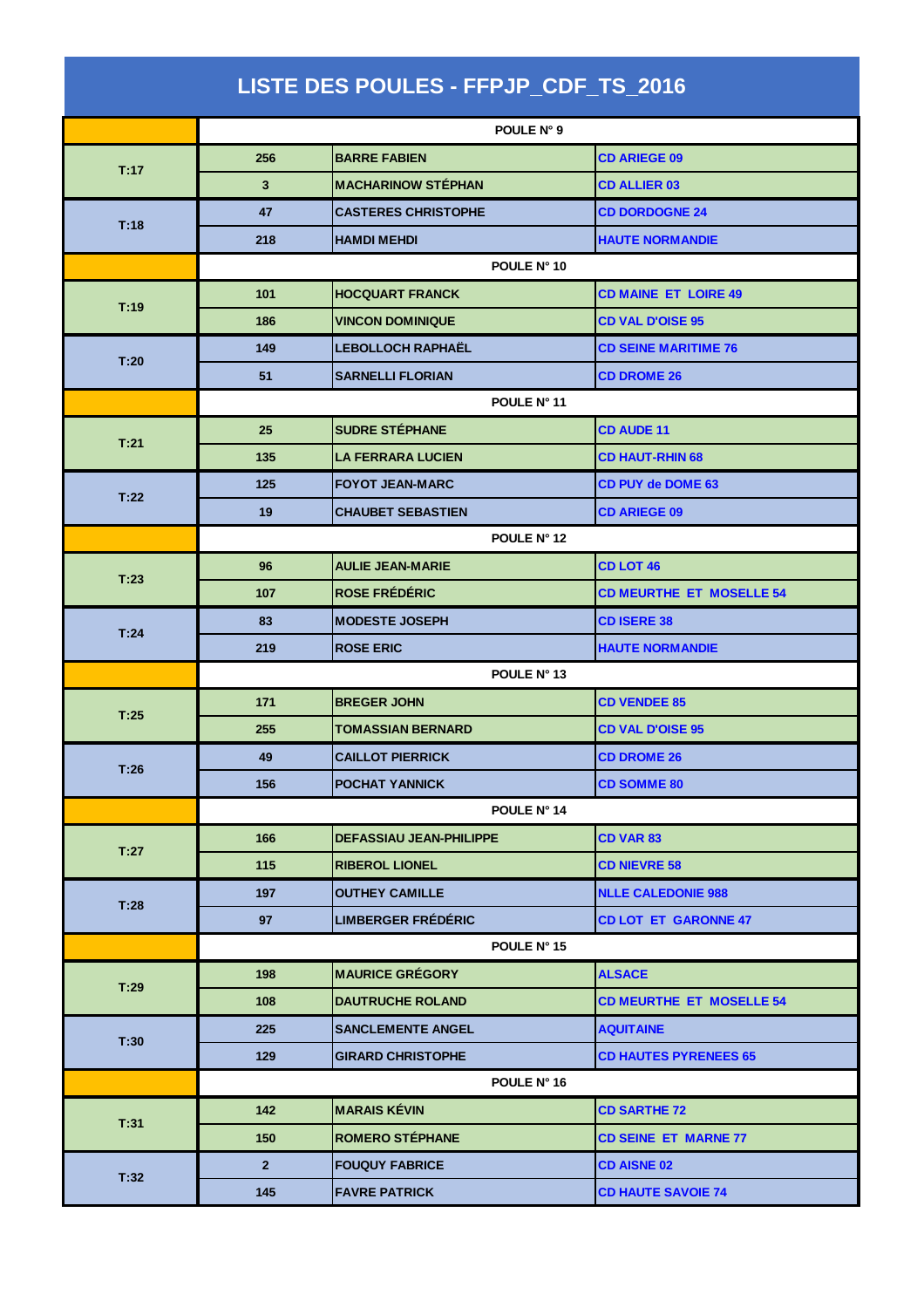| LISTE DES POULES - FFPJP_CDF_TS_2016 |             |                              |                                   |
|--------------------------------------|-------------|------------------------------|-----------------------------------|
|                                      |             | POULE N° 17                  |                                   |
|                                      | 122         | <b>DANYCAN GRÉGORY</b>       | <b>CD PAS DE CALAIS 62</b>        |
| T:33                                 | 243         | <b>DAUTHEREAU JOËL</b>       | <b>BOURGOGNE</b>                  |
|                                      | 229         | <b>FOURNIE ROMAIN</b>        | <b>PROVENCE ALPES COTE D'AZUR</b> |
| T:34                                 | 22          | <b>SALVAGNAC JEAN PIERRE</b> | <b>CD AUDE 11</b>                 |
|                                      |             | POULE N° 18                  |                                   |
| T:35                                 | 222         | <b>MORISSEAU STÉPHANE</b>    | <b>POITOU CHARENTES</b>           |
|                                      | 205         | <b>FEBRER FREDERIC</b>       | <b>LANGUEDOC ROUSSILLON</b>       |
| T:36                                 | 217         | <b>RONCIN BRUNO</b>          | <b>BASSE NORMANDIE</b>            |
|                                      | 147         | <b>LAJOINIE GÉRARD</b>       | <b>CD COMITE DE PARIS 75</b>      |
|                                      |             | POULE N° 19                  |                                   |
| T:37                                 | 105         | <b>NOLSON NICOLAS</b>        | <b>CD HAUTE MARNE 52</b>          |
|                                      | 181         | <b>BRILLANT MICKAEL</b>      | <b>CD HAUTS DE SEINE 92</b>       |
| T:38                                 | 66          | <b>BERGES SEBASTIEN</b>      | <b>CD GERS 32</b>                 |
|                                      | 114         | <b>BEDJOU CÉDRIC</b>         | <b>CD MOSELLE 57</b>              |
|                                      |             | POULE N° 20                  |                                   |
| T:39                                 | 143         | <b>GEULOT FABIEN</b>         | <b>CD SARTHE 72</b>               |
|                                      | 151         | <b>BOUDJEMAA AHMED</b>       | <b>CD SEINE ET MARNE 77</b>       |
| T:40                                 | 119         | <b>SAMEUR SALIM</b>          | <b>CD OISE 60</b>                 |
|                                      | 131         | <b>PUJOL RÉMY</b>            | <b>CD PYRENEES ORIENTALES 66</b>  |
|                                      | POULE N° 21 |                              |                                   |
| T:41                                 | 29          | <b>ERIC JEAN MARC</b>        | <b>CD BOUCHES du RHONE 13</b>     |
|                                      | 53          | <b>IFTEN STÉPHANE</b>        | <b>CD EURE ET LOIR 28</b>         |
| T:42                                 | 103         | <b>JOSSET BRUNO</b>          | <b>CD MANCHE 50</b>               |
|                                      | 100         | <b>SALANSON RÉMI</b>         | <b>CD LOZERE 48</b>               |
|                                      | POULE N° 22 |                              |                                   |
| T:43                                 | 152         | <b>STOHR WILLIAM</b>         | <b>CD SEINE ET MARNE 77</b>       |
|                                      | 93          | <b>BLANCHARD MICKAEL</b>     | <b>CD LOIRE ATLANTIQUE 44</b>     |
| T:44                                 | 252         | <b>DE ORTOLI ANTOINE</b>     | <b>CORSE</b>                      |
|                                      | 234         | <b>COLLANGE ANTHONY</b>      | <b>RHONE ALPES</b>                |
|                                      | POULE N° 23 |                              |                                   |
| T:45                                 | 193         | <b>CHEREAU CHARLES</b>       | <b>CR LA REUNION 974</b>          |
|                                      | 59          | <b>FASTELLI CHRISTOPHE</b>   | <b>CD GARD 30</b>                 |
| T:46                                 | 32          | <b>LEFEBVRE JEROME</b>       | <b>CD BOUCHES du RHONE 13</b>     |
|                                      | 88          | <b>FAYOL FRANCK</b>          | <b>CD LOIR ET CHER 41</b>         |
|                                      |             | POULE N° 24                  |                                   |
|                                      | 52          | <b>GUCHEZ LUDOVIC</b>        | <b>CD EURE 27</b>                 |
| T:47                                 | 179         | <b>RUIZ DAMIEN</b>           | <b>CD ESSONNE 91</b>              |
|                                      | 27          | <b>MONTOYA FLORENT</b>       | <b>CD AVEYRON 12</b>              |
| T:48                                 | $\sqrt{5}$  | <b>OLMOS JEAN FRANCOIS</b>   | <b>CD ALLIER 03</b>               |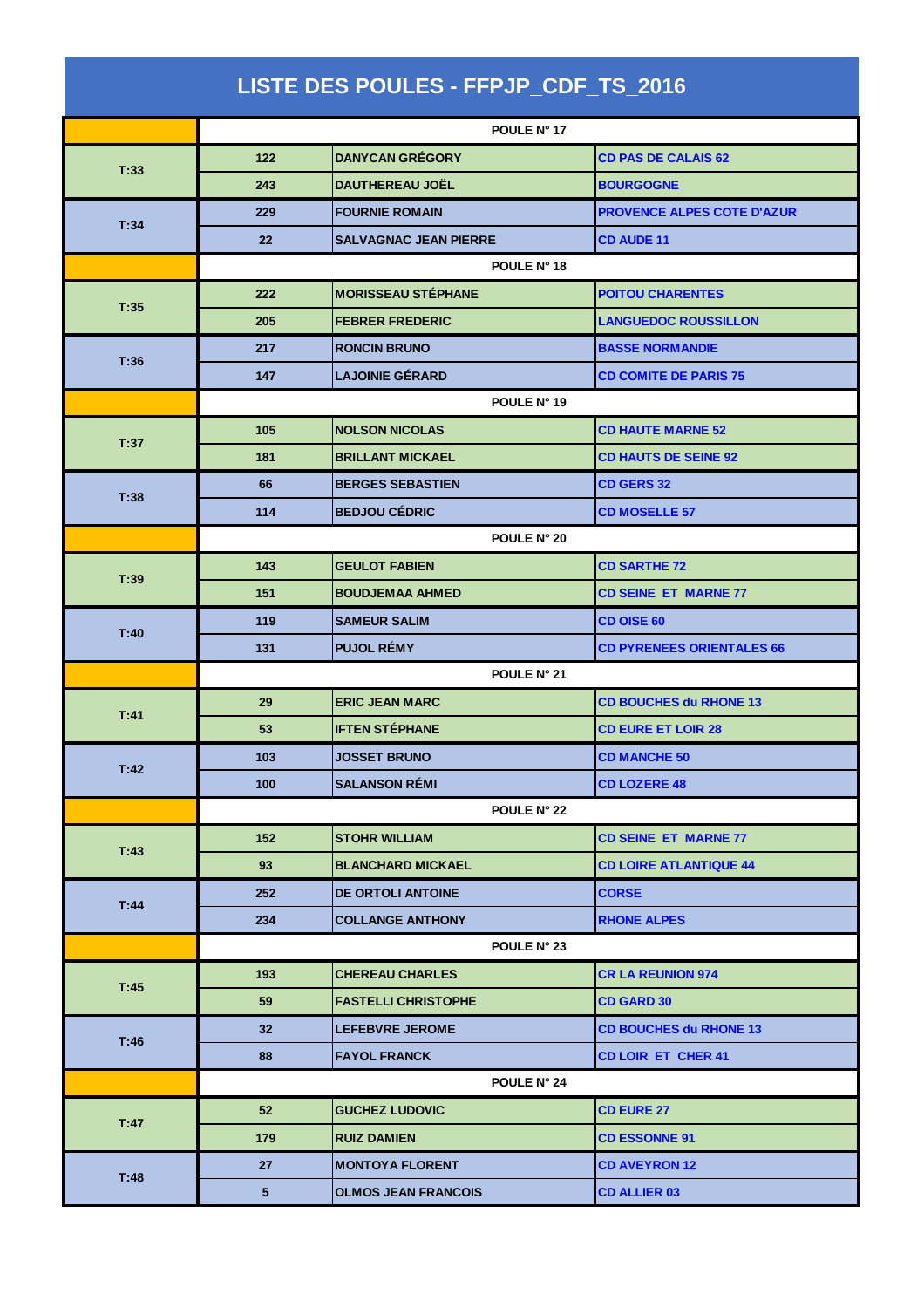| LISTE DES POULES - FFPJP_CDF_TS_2016 |                         |                            |                                  |
|--------------------------------------|-------------------------|----------------------------|----------------------------------|
|                                      |                         | POULE N° 25                |                                  |
| T:49                                 | 232                     | <b>RADNIC ZVONKO</b>       | <b>RHONE ALPES</b>               |
|                                      | 158                     | <b>ZANELLY TIM</b>         | <b>CD TARN 81</b>                |
| T:50                                 | 36                      | <b>LE MEE MARC</b>         | <b>CD CANTAL 15</b>              |
|                                      | 102                     | <b>BOUVET HUBERT</b>       | <b>CD MANCHE 50</b>              |
|                                      |                         | POULE N° 26                |                                  |
| T:51                                 | 176                     | <b>VAN IMSCHOOT FRANCK</b> | <b>CD YONNE 89</b>               |
|                                      | 167                     | <b>BRIAND THIERRY</b>      | <b>CD VAR 83</b>                 |
| T:52                                 | 251                     | <b>MURATI NOËL</b>         | <b>CORSE</b>                     |
|                                      | 98                      | <b>CHARPENTIER MATHIEU</b> | <b>CD LOT ET GARONNE 47</b>      |
|                                      |                         | POULE N° 27                |                                  |
| T:53                                 | 118                     | <b>DEBOSSCHER EDDY</b>     | <b>CD NORD 59</b>                |
|                                      | 91                      | <b>BOUDON JEAN NOEL</b>    | <b>CD HAUTE LOIRE 43</b>         |
| T:54                                 | 28                      | <b>GUILHEM JULIEN</b>      | <b>CD AVEYRON 12</b>             |
|                                      | 178                     | <b>PERRET RÉMI</b>         | <b>CD ESSONNE 91</b>             |
|                                      | POULE N° 28             |                            |                                  |
| T:55                                 | 209                     | <b>LAFFITTE THIERRY</b>    | <b>LIMOUSIN</b>                  |
|                                      | 132                     | <b>MAILLE DAVID</b>        | <b>CD PYRENEES ORIENTALES 66</b> |
| T:56                                 | 43                      | <b>POIFOL GILLES</b>       | <b>CD COTE D'OR 21</b>           |
|                                      | 165                     | <b>ORTIZ JEAN-LOUIS</b>    | <b>CD VAR 83</b>                 |
|                                      | POULE N° 29             |                            |                                  |
| T:57                                 | 177                     | <b>DOMENICONI BENJAMIN</b> | <b>CD TERRITOIRE BELFORT 90</b>  |
|                                      | 57                      | <b>MAILLE MICKAEL</b>      | <b>CD GARD 30</b>                |
| T:58                                 | 170                     | PERRET JÉRÉMY              | <b>CD VAUCLUSE 84</b>            |
|                                      | 54                      | LE FLOCH OLIVIER           | <b>CD FINISTERE 29</b>           |
|                                      |                         | POULE N° 30                |                                  |
| T:59                                 | 85                      | <b>MARAUX JEAN-MARIE</b>   | <b>CD JURA 39</b>                |
|                                      | $\overline{\mathbf{4}}$ | <b>MAILLET JEAN-LUC</b>    | <b>CD ALLIER 03</b>              |
| T:60                                 | 224                     | <b>COPPA PATRICK</b>       | <b>AQUITAINE</b>                 |
|                                      | 26                      | <b>COSTES ROBERT</b>       | <b>CD AVEYRON 12</b>             |
|                                      |                         | POULE N° 31                |                                  |
| T:61                                 | 42                      | <b>FOURNIER LOIC</b>       | <b>CD CORREZE 19</b>             |
|                                      | 136                     | <b>GESSAT GUILLAUME</b>    | <b>CD RHONE 69</b>               |
| T:62                                 | 175                     | <b>PIQUARD NICOLAS</b>     | <b>CD VOSGES 88</b>              |
|                                      | 10 <sub>1</sub>         | <b>BARNAUD MAX</b>         | <b>CD ALPES MARITIMES 06</b>     |
|                                      |                         | POULE N° 32                |                                  |
| T:63                                 | 249                     | <b>GERARDOT EMMANUEL</b>   | <b>CHAMPAGNE ARDENNE</b>         |
|                                      | 74                      | <b>ANGELI KEVIN</b>        | <b>CD HERAULT 34</b>             |
|                                      | 123                     | <b>ROLLIERIC</b>           | <b>CD PUY de DOME 63</b>         |
| T:64                                 | 162                     | <b>CANO CÉDRIC</b>         | <b>CD TARN ET GARONNE 82</b>     |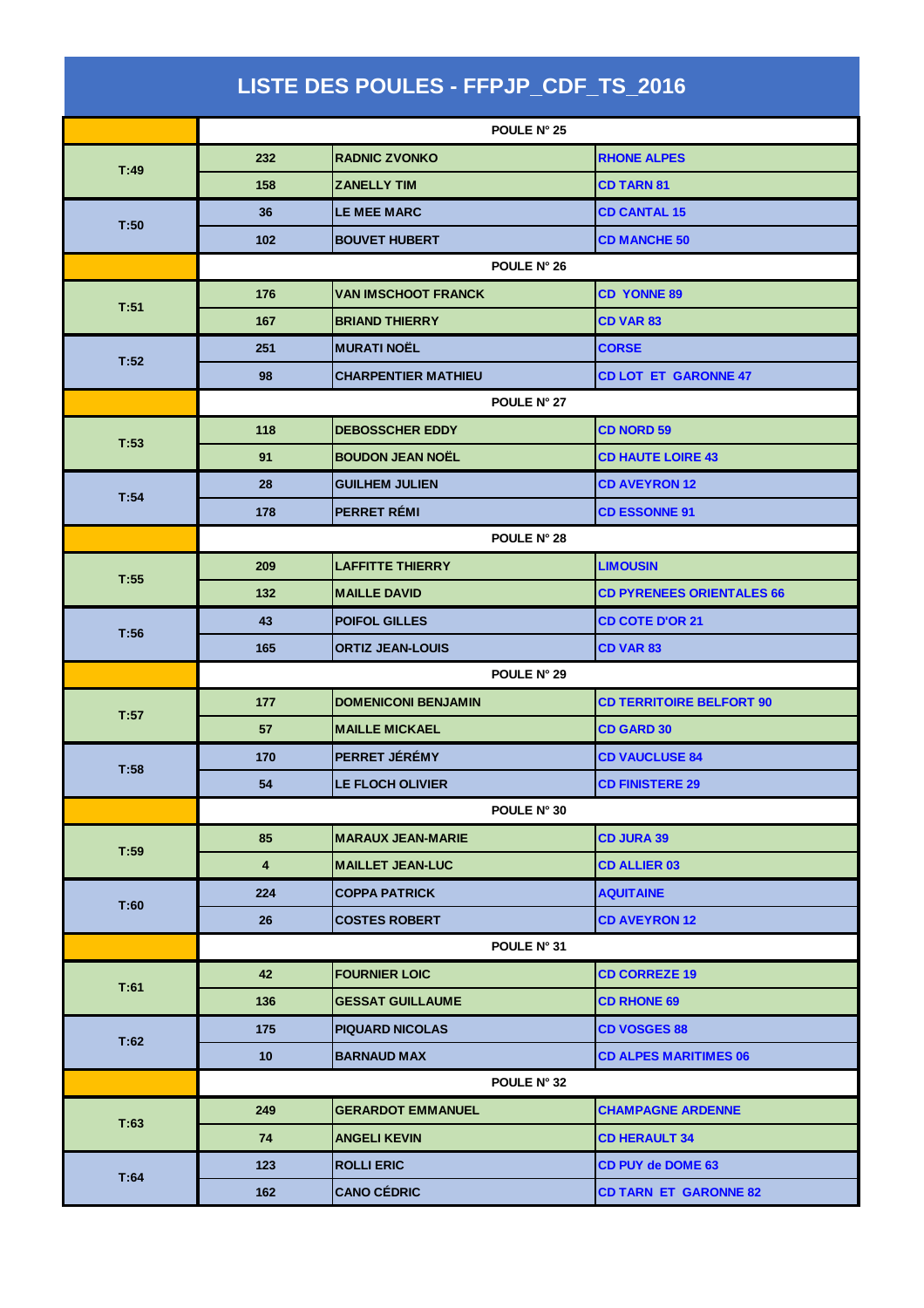| LISTE DES POULES - FFPJP_CDF_TS_2016 |             |                             |                                |
|--------------------------------------|-------------|-----------------------------|--------------------------------|
|                                      | POULE N° 33 |                             |                                |
|                                      | 58          | PELATAN MICKAËL             | <b>CD GARD 30</b>              |
| T:65                                 | 173         | <b>JEUNE JEAN - JACQUES</b> | <b>CD HAUTE VIENNE 87</b>      |
|                                      | 146         | <b>LESAGE THIERRY</b>       | <b>CD COMITE DE PARIS 75</b>   |
| T:66                                 | 216         | <b>GAUQUELIN PHILIPPE</b>   | <b>BASSE NORMANDIE</b>         |
|                                      |             | POULE N° 34                 |                                |
|                                      | 110         | <b>COPPOLA ANGELO</b>       | <b>CD MORBIHAN 56</b>          |
| T:67                                 | 201         | <b>JONQUAIS DOMINIQUE</b>   | <b>ILE DE FRANCE</b>           |
| T:68                                 | 56          | <b>ROUIBAH MICKAEL</b>      | <b>CD GARD 30</b>              |
|                                      | 196         | <b>TOFILI TATEO</b>         | <b>WALLIS ET FUTUNA</b>        |
|                                      |             | POULE N° 35                 |                                |
| T:69                                 | 208         | <b>SARRASIN DAVID</b>       | <b>LIMOUSIN</b>                |
|                                      | 17          | <b>DURAND CLAUDE</b>        | <b>CD ARDECHE 07</b>           |
| T:70                                 | 113         | <b>BENACQUISTA ANTHONY</b>  | <b>CD MOSELLE 57</b>           |
|                                      | 213         | <b>SILVA JOSEPH</b>         | <b>MIDI PYRENEES</b>           |
|                                      | POULE N° 36 |                             |                                |
| T:71                                 | 254         | <b>DA SILVA CÉDRIC</b>      | <b>FRANCHE COMTE</b>           |
|                                      | 71          | <b>GRANDET THIERRY</b>      | <b>CD GIRONDE 33</b>           |
| T:72                                 | 163         | <b>BURET RUDY</b>           | <b>CD TARN ET GARONNE 82</b>   |
|                                      | 124         | <b>DA SILVA MANUEL</b>      | <b>CD PUY de DOME 63</b>       |
|                                      | POULE N° 37 |                             |                                |
| T:73                                 | 24          | <b>CABROL TONY</b>          | <b>CD AUDE 11</b>              |
|                                      | 38          | <b>BATAILLON JEAN PAUL</b>  | <b>CD CHARENTE MARITIME 17</b> |
| T:74                                 | 241         | <b>FAZZINO CHRISTIAN</b>    | <b>AUVERGNE</b>                |
|                                      | 161         | TARTAGLIA ALEXANDRE         | <b>CD TARN ET GARONNE 82</b>   |
|                                      |             | POULE N° 38                 |                                |
| T:75                                 | 46          | <b>CASTET MARC</b>          | <b>CD DORDOGNE 24</b>          |
|                                      | 67          | <b>CAZES FRÉDÉRIC</b>       | <b>CD GERS 32</b>              |
| T:76                                 | 210         | <b>REMIATTE LAURENT</b>     | <b>LORRAINE</b>                |
|                                      | 192         | <b>DIAGNE ALEXANDRE</b>     | <b>CD GUYANE 973</b>           |
|                                      |             | POULE N° 39                 |                                |
| T:77                                 | 8           | <b>HOUDELETTE ROBERT</b>    | <b>CD HAUTES ALPES 05</b>      |
|                                      | 79          | <b>VERGER PATRICK</b>       | <b>CD ILLE ET VILAINE 35</b>   |
| T:78                                 | 133         | <b>CLEMENT JEAN-MARC</b>    | <b>CD BAS-RHIN 67</b>          |
|                                      | 183         | <b>ABRIOUX ROMAIN</b>       | <b>CD SEINE ST DENIS 93</b>    |
|                                      |             | POULE N° 40                 |                                |
| T:79                                 | 48          | <b>PICON JULIEN</b>         | <b>CD DOUBS 25</b>             |
|                                      | 15          | <b>CHARLET ALAIN</b>        | <b>CD ARDECHE 07</b>           |
|                                      | 111         | <b>HYM CHRISTOPHE</b>       | <b>CD MOSELLE 57</b>           |
| T:80                                 | 159         | <b>ORSI JONATHAN</b>        | <b>CD TARN 81</b>              |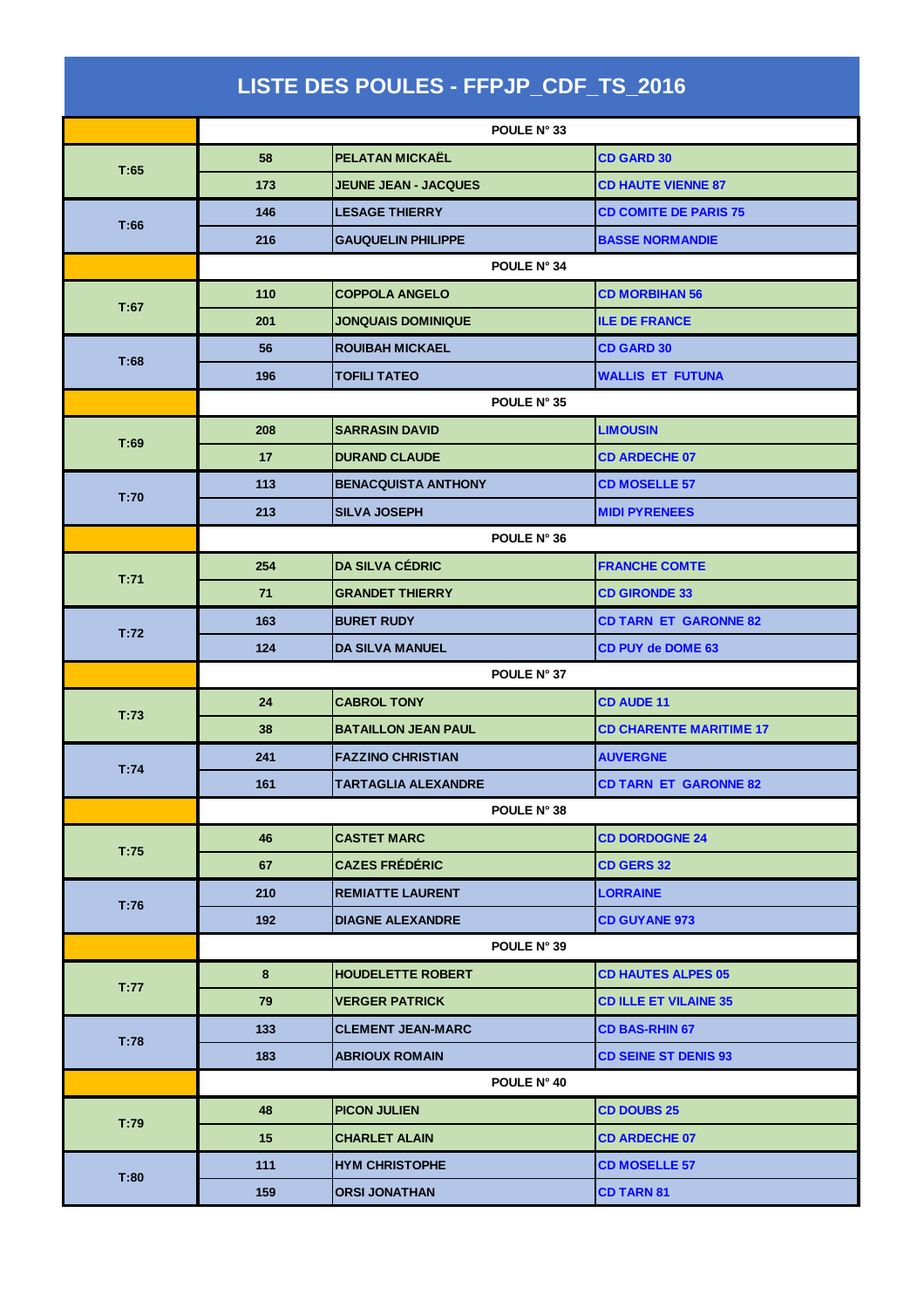| LISTE DES POULES - FFPJP_CDF_TS_2016 |                 |                                 |                                   |
|--------------------------------------|-----------------|---------------------------------|-----------------------------------|
|                                      | POULE N° 41     |                                 |                                   |
|                                      | 253             | <b>GUERREIRO JONATHAN</b>       | <b>FRANCHE COMTE</b>              |
| T:81                                 | 246             | LE MESTRE LUDOVIC               | <b>BRETAGNE</b>                   |
|                                      | 169             | <b>RICHARD CHRISTOPHE</b>       | <b>CD VAUCLUSE 84</b>             |
| T:82                                 | 1               | <b>BAISSARD DIDIER</b>          | CD AIN 01                         |
|                                      |                 | POULE N° 42                     |                                   |
|                                      | 227             | <b>LANGELUS LAURENT</b>         | <b>AQUITAINE</b>                  |
| T:83                                 | 65              | <b>CAUMON JÉROME</b>            | <b>CD HTE GARONNE 31</b>          |
|                                      | 239             | <b>TOURNADRE OLIVIER</b>        | <b>AUVERGNE</b>                   |
| T:84                                 | 215             | <b>EVENOU MICKAËL</b>           | <b>PICARDIE</b>                   |
|                                      |                 | POULE N° 43                     |                                   |
|                                      | 230             | <b>CALISSI CHRISTOPHE</b>       | <b>PROVENCE ALPES COTE D'AZUR</b> |
| T:85                                 | 244             | <b>GABILLAULT ALEXIS</b>        | <b>BOURGOGNE</b>                  |
|                                      | 189             | <b>DATH STÉPHANE</b>            | <b>CD HAUTE CORSE 2B</b>          |
| T:86                                 | 16              | <b>FABRE LAURENT</b>            | <b>CD ARDECHE 07</b>              |
|                                      |                 | POULE N° 44                     |                                   |
|                                      | 78              | <b>FEUILLET FRANÇOIS</b>        | <b>CD ILLE ET VILAINE 35</b>      |
| T:87                                 | $\overline{7}$  | <b>CASSIER KÉVIN</b>            | <b>CD ALPES HTE PROVENCE 04</b>   |
|                                      | 180             | <b>DUVAL FABIEN</b>             | <b>CD HAUTS DE SEINE 92</b>       |
| T:88                                 | 121             | <b>DEVERRE GILLES</b>           | <b>CD ORNE 61</b>                 |
|                                      | POULE N° 45     |                                 |                                   |
|                                      | 112             | <b>BAK GRÉGORY</b>              | <b>CD MOSELLE 57</b>              |
| T:89                                 | 212             | <b>CORTES SIMON</b>             | <b>MIDI PYRENEES</b>              |
| T:90                                 | 154             | <b>MAGALINI GIORGIO</b>         | <b>CD YVELINES 78</b>             |
|                                      | 35 <sub>2</sub> | <b>VILLETTE CHARLES-ANTOINE</b> | <b>CD CALVADOS 14</b>             |
|                                      |                 | POULE N° 46                     |                                   |
|                                      | 21              | TARDIEUX JACKY                  | <b>CD AUBE 10</b>                 |
| T:91                                 | 92              | <b>DURAND STÉPHANE</b>          | <b>CD HAUTE LOIRE 43</b>          |
|                                      | 77              | <b>BEKRAR FARID</b>             | <b>CD HERAULT 34</b>              |
| T:92                                 | 157             | <b>DEBARD DAVID</b>             | <b>CD TARN 81</b>                 |
|                                      |                 | POULE N° 47                     |                                   |
| T:93                                 | 250             | <b>KELLE BRICE</b>              | <b>CHAMPAGNE ARDENNE</b>          |
|                                      | 75              | <b>GAUTHIER LAURENT</b>         | <b>CD HERAULT 34</b>              |
| T:94                                 | 202             | <b>BENDJENAD SOFIANE</b>        | <b>ILE DE FRANCE</b>              |
|                                      | 220             | <b>DUGAST OLIVIER</b>           | <b>PAYS DE LA LOIRE</b>           |
|                                      | POULE N° 48     |                                 |                                   |
|                                      | 168             | <b>HELFRID EMMANUEL</b>         | <b>CD VAUCLUSE 84</b>             |
| T:95                                 | 87              | <b>BECHERIC J-PIERRE</b>        | <b>CD LANDES 40</b>               |
|                                      | 116             | <b>PECQUEUX SEBASTIEN</b>       | <b>CD NORD 59</b>                 |
| T:96                                 | 206             | <b>BAUER JEAN</b>               | <b>LANGUEDOC ROUSSILLON</b>       |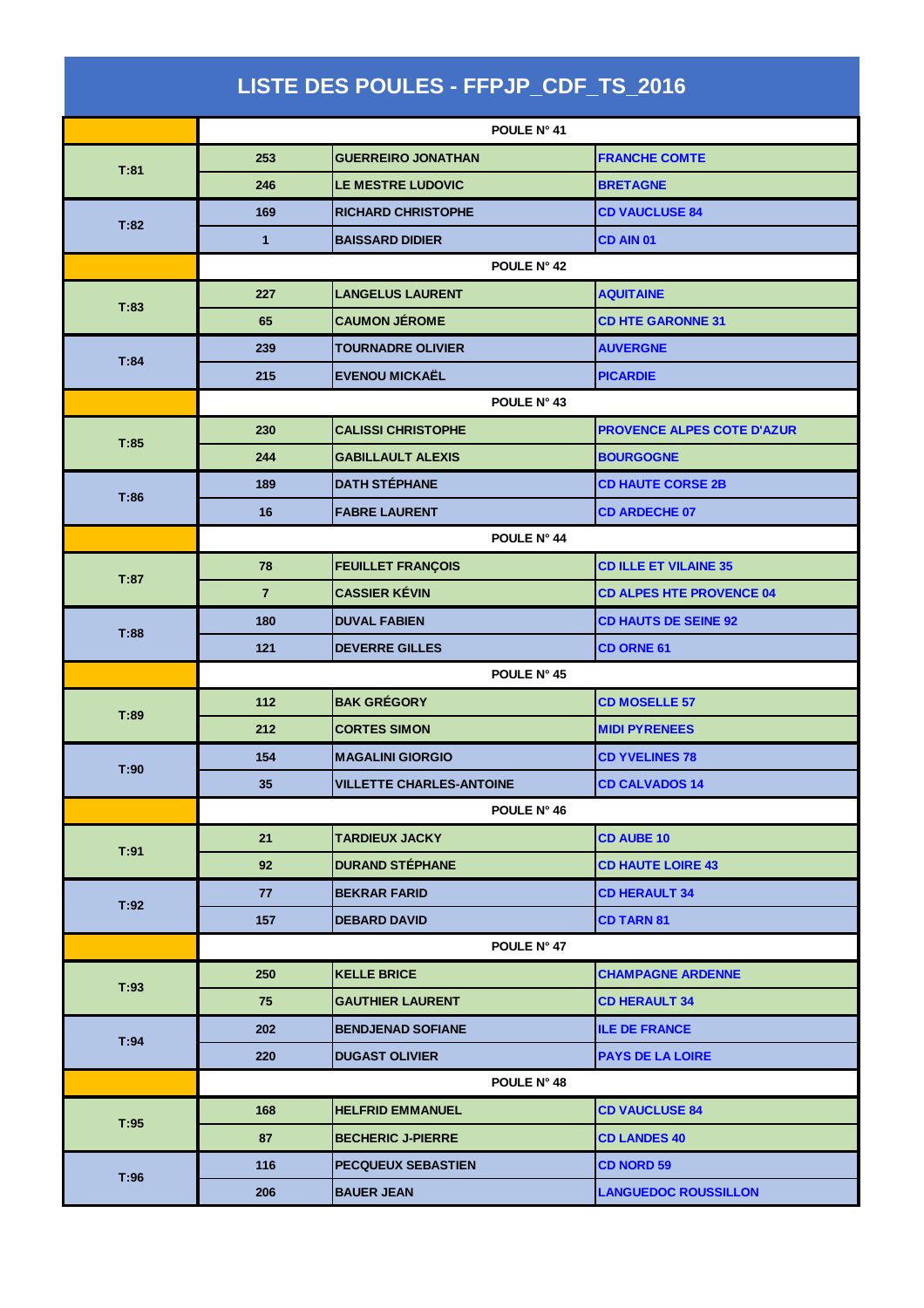| LISTE DES POULES - FFPJP_CDF_TS_2016 |             |                             |             |                                   |
|--------------------------------------|-------------|-----------------------------|-------------|-----------------------------------|
|                                      | POULE N° 49 |                             |             |                                   |
| T:97                                 | 61          | <b>BENAMRA MOHAMED</b>      |             | <b>CD HTE GARONNE 31</b>          |
|                                      | 245         | <b>MAUVIEL MAXIME</b>       |             | <b>BRETAGNE</b>                   |
|                                      | 148         | <b>COUSIN YOHAN</b>         |             | <b>CD SEINE MARITIME 76</b>       |
| T:98                                 | 99          | <b>MAGAUD DAVID</b>         |             | <b>CD LOT ET GARONNE 47</b>       |
|                                      |             |                             | POULE N° 50 |                                   |
| T:99                                 | 11          | <b>BONNET SYLVAIN</b>       |             | <b>CD ALPES MARITIMES 06</b>      |
|                                      | 73          | <b>MAZET MICHEL</b>         |             | <b>CD HERAULT 34</b>              |
| T:100                                | 247         | <b>ANDRE JEAN CLAUDE</b>    |             | <b>CENTRE</b>                     |
|                                      | 172         | <b>AMIRAULT JOHAN</b>       |             | <b>CD VIENNE 86</b>               |
|                                      |             |                             | POULE N° 51 |                                   |
| T:101                                | 204         | <b>BACCHIN CHRISTOPHE</b>   |             | <b>LANGUEDOC ROUSSILLON</b>       |
|                                      | 104         | <b>DJELFAOUI SADAOUI</b>    |             | <b>CD MARNE 51</b>                |
| T:102                                | 34          | <b>ALIX DAMIEN</b>          |             | <b>CD CALVADOS 14</b>             |
|                                      | 153         | <b>NEVRAUMONT ERIC</b>      |             | <b>CD YVELINES 78</b>             |
|                                      | POULE N° 52 |                             |             |                                   |
| T:103                                | 231         | <b>RIVIERA DAVID</b>        |             | <b>PROVENCE ALPES COTE D'AZUR</b> |
|                                      | 140         | <b>ROUILLER ANTHONY</b>     |             | <b>CD SAONE ET LOIRE 71</b>       |
| T:104                                | 237         | <b>DEBOSSCHER TONY</b>      |             | <b>HAUTS de FRANCE</b>            |
|                                      | 137         | <b>MATHON NICOLAS</b>       |             | <b>CD RHONE 69</b>                |
|                                      | POULE N° 53 |                             |             |                                   |
| T:105                                | 45          | <b>CONSTANTY FABRICE</b>    |             | <b>CD CREUSE 23</b>               |
|                                      | 84          | <b>CAILLOCE DIDIER</b>      |             | <b>CD ISERE 38</b>                |
| T:106                                | 109         | <b>CARRATALA ROMAIN</b>     |             | <b>CD MEUSE 55</b>                |
|                                      | 9           | <b>ALEIXO LUIS</b>          |             | <b>CD ALPES MARITIMES 06</b>      |
|                                      |             |                             | POULE N° 54 |                                   |
| T:107                                | 50          | HUBERT JÉRÉMY               |             | <b>CD DROME 26</b>                |
|                                      | 194         | <b>ROBERT JEAN PATRICE</b>  |             | <b>CR LA REUNION 974</b>          |
| T:108                                | 14          | <b>FAUREL PAUL</b>          |             | <b>CD ALPES MARITIMES 06</b>      |
|                                      | 41          | <b>MARTIN JEAN-PHILIPPE</b> |             | <b>CD CHER 18</b>                 |
|                                      |             |                             | POULE N° 55 |                                   |
| T:109                                | 18          | <b>GESNOT SEBASTIEN</b>     |             | <b>CD ARDENNES 08</b>             |
|                                      | 76          | <b>LAMY LYSIAN</b>          |             | <b>CD HERAULT 34</b>              |
| T:110                                | 126         | <b>RUDEL ROGER</b>          |             | <b>CD PUY de DOME 63</b>          |
|                                      | 20          | <b>BEZANDRY THIERRY</b>     |             | <b>CD ARIEGE 09</b>               |
|                                      |             |                             | POULE N° 56 |                                   |
|                                      | 214         | <b>MARENGHI RÉGIS</b>       |             | <b>PICARDIE</b>                   |
| T:111                                | 130         | <b>ROBINEAU YOANN</b>       |             | <b>CD PYRENEES ORIENTALES 66</b>  |
|                                      | 141         | <b>ARDICLIK HALIL</b>       |             | <b>CD SAONE ET LOIRE 71</b>       |
| T:112                                | 164         | <b>QUENEHEN JONATHAN</b>    |             | <b>CD VAR 83</b>                  |